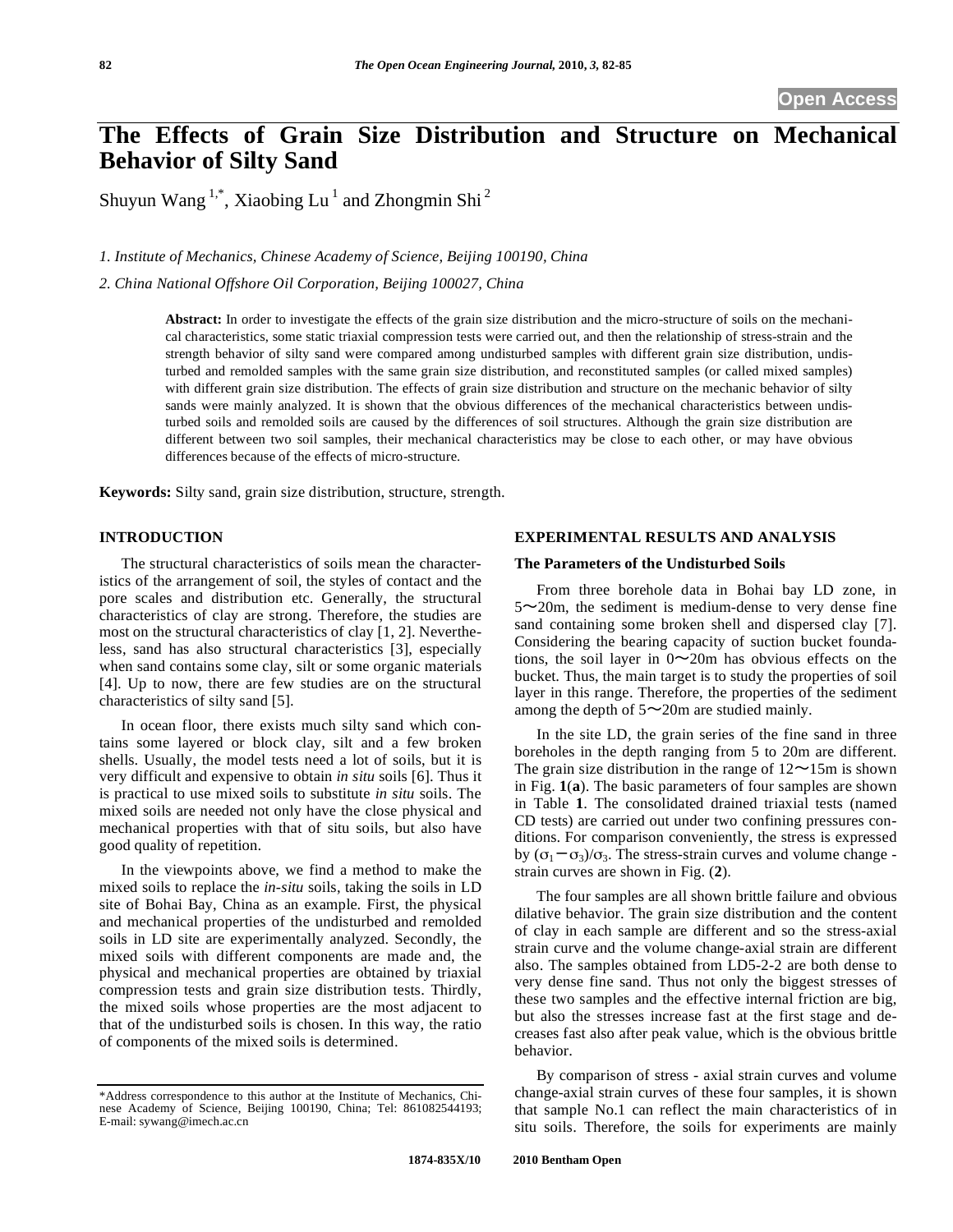



(b) Remolded and mixed soil

**Fig. (1).** The grain size distribution curves of undisturbed and reconstituted samples.

**Table 1. Basic Information About Undisturbed Samples** 

| No. of<br><b>Samples</b> | Depth/<br>m | <b>Density</b><br>/g/cm <sup>3</sup> | <b>Description of</b><br><b>Sample</b> | Confining<br><b>Pressure</b><br>/kPa |
|--------------------------|-------------|--------------------------------------|----------------------------------------|--------------------------------------|
| No.1                     | 12.3        | 2.00                                 | Mid-dense silty<br>sand                | 100                                  |
| No.2                     | 14.3        | 1.94                                 | Mid-dense silty<br>sand                | 400                                  |
| No.3                     | 14.2        | 1.98                                 | dense silty<br>sand                    | 100                                  |
| No.4                     | 14.3        | 1.98                                 | dense silty<br>sand                    | 400                                  |

made according to the grain size distributions and the mechanical properties.



(a) Stress ratio - strain



(b) Volume change - strain

**Fig. (2).** CD test results of undisturbed samples.

It is impractical to made remolded or mixed soils which have most adjacent grain size distributions and the mechanical properties with the undisturbed soils except that the undisturbed soils are not structural. Although the structural characteristics of the undisturbed soils may be simulated partially by lengthening the consolidation time or adding chemical materials into the remolded soils or mixed soils, the experimental cycle is too long. Therefore, it is practical to mix soils having the grain size distributions and mechanical properties as adjacent as possible to that of the undisturbed soils.

For the target, it is needed first to find a kind of fine sand with adjacent grain size distribution and a kind of silty clay containing fine and clay particles. Then mix these two kinds of soils according to different ratio. In this way, we can find an appropriate ratio.

### **Mechanical Properties of the Remolded and Mixed Soils**

The remolded samples are made by drying, broken and mixing of No.1 with the dry density of  $1.6g/cm<sup>3</sup>$ . So the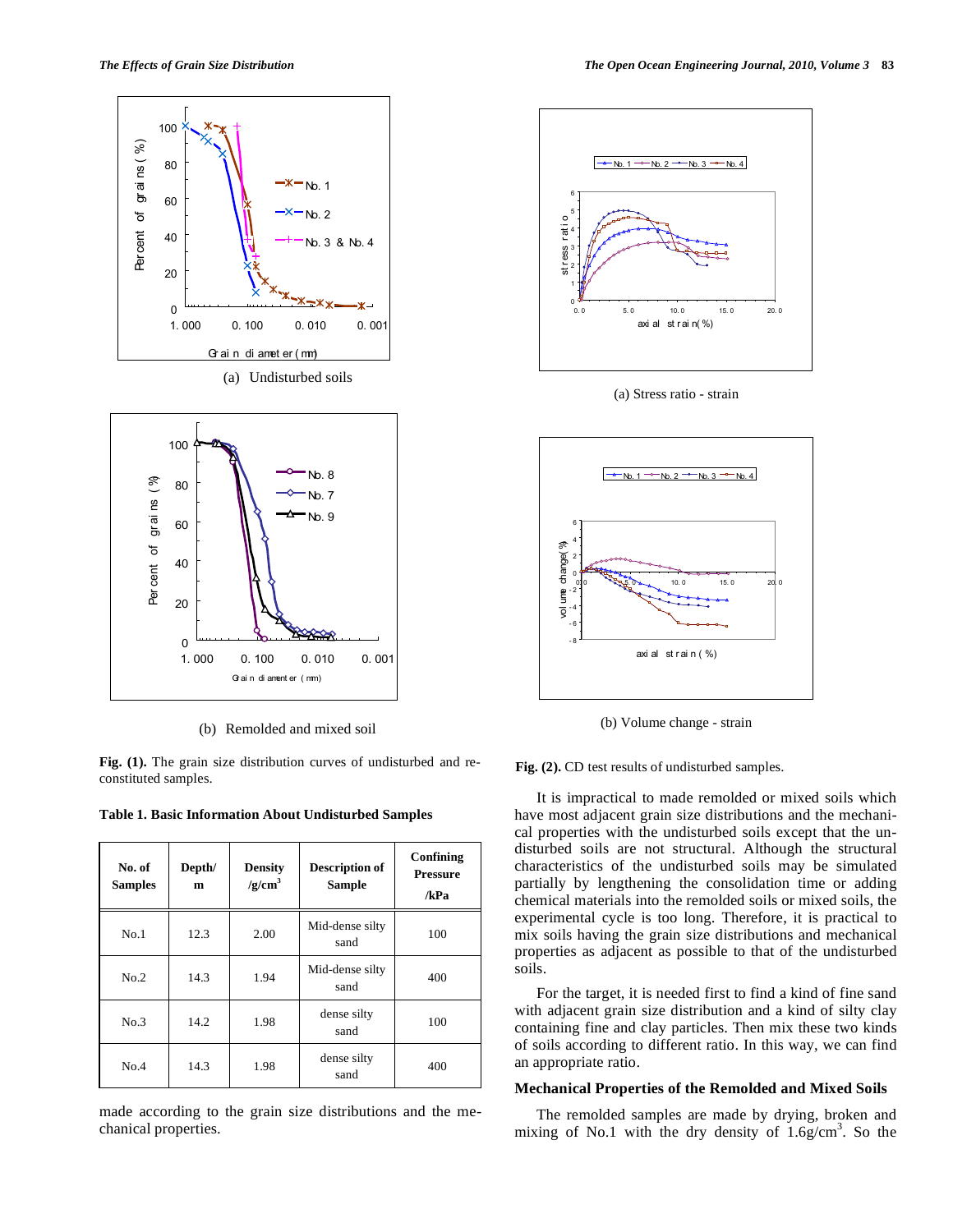grain size distribution of the remolded soils is the same as that of the undisturbed (Fig. **1**(**a**)).

The grain size distributions of mixed soils are shown in Fig. **1**(**b**). The classification and the basic parameters are shown in Table **2**. The sample of mixed soils is saturated with a density of  $1.6g/cm<sup>3</sup>$  and the confining pressure is 100 kPa.

Fig. (**3**) is the results of the undisturbed samples (No.1), remolded samples (No.6) and three mixed samples (No.7~No.9). The effects of the grain size distribution and the structural characteristics on the mechanical properties are analyzed according to the curves of grain series, stress~axial strain and change ~ axial strain.



(a) stress~axial strain



(b) volume change - axial strain

**Fig. (3).** Comparison of CD results about undisturbed, remolded and mixed samples.

(1) The stress  $\sim$  axial strain and the volume change - axial strain relations of the undisturbed samples are obvious different with that of the remolded samples. The strength of the latter is 30% lower than the former although they both are shown brittle behavior. The undisturbed samples show obvious dilative behavior, while the remolded ones show little dilative behavior. The differences are caused mainly by the structural characters of the soils which are formed by layered silt and clay in the undisturbed soils. The undisturbed samples have experienced the natural course of movement, sediment and consolidation. There are special

**No. of No. of Type of Soil Dry Density Samples Type of Soil Dry Density (g/cm3 ) Description** 

**Table 2. Basic Information About Remolded and Mixed Sam-**

**ples** 

| No. of<br><b>Samples</b> | <b>Type of Soil</b> | <b>Dry Density</b><br>(g/cm <sup>3</sup> ) | <b>Description</b>              |
|--------------------------|---------------------|--------------------------------------------|---------------------------------|
| No.6                     | Remolded soil       | 1.6                                        | Mid-dense silty<br>sand         |
| No.7                     | Mixed soil          | 1.6                                        | Mid-dense sandy<br>& silty clay |
| No.8                     | Mixed soil          | 1.6                                        | Dense fine sand                 |
| No.9                     | Mixed soil          | 1.6                                        | Mid-dense silty<br>sand         |

connections among grains and pore water. The existence and non-uniform distribution of the silty grains and clay grains cause the structural characteristics of the fine sand is higher than the sand but lower than the clay. The structural characteristics lead the undisturbed soils have some structural strength. Although the remolded samples have the same grain series as that of undisturbed, the connections among sand grains, silty grains and clay grains and water is small because of the uniform distribution of grains. In other words, the structural characteristics of the undisturbed samples have been destroyed, which leads to the lower strength.

(2) The three mixed soils have different stress- axial strain relation and volume change ~ axial strain relation. The content of clay in silty clay is high and the strength is the lowest. The samples show plastic failure and no dilatancy. The strengths of fine sand and silty fine sand are approximate equal and the failure mode is brittle. The former has a smaller strain at the peak stress and has a bigger dilatancy. The reason is that there are not silty and clay grain in fine sand, so the diameters are uniform. There occurs obvious dilatancy once the density increases over a critical value during shear.

(3) The mixed silty clay shows plastic failure while the undisturbed soils show brittle failure. The strength of the former is 25% lower than that of the latter and has no dilatancy. The strength of the mixed fine sand is adjacent with that of undisturbed soils, but the strain at failure is smaller (the former is 5%, the latter is 7%) and the dilatancy is bigger.

The strength and the relations of stress-axial strain and the volume change - axial strain of the mixed fine sand is adjacent to that of undisturbed soils. The reason is the effects of grains and grain size distributions are considered in the mixed fine sand. The strength of the fine sand in the mixed fine sand has a high strength while the silty clay has a low strength. The content of fine sand in the mixed sand is 20% more than that in the undisturbed soils. Therefore, the strength of the mixed fine sand is higher than that of the remolded sand which is caused by the loss of the structural characteristics.